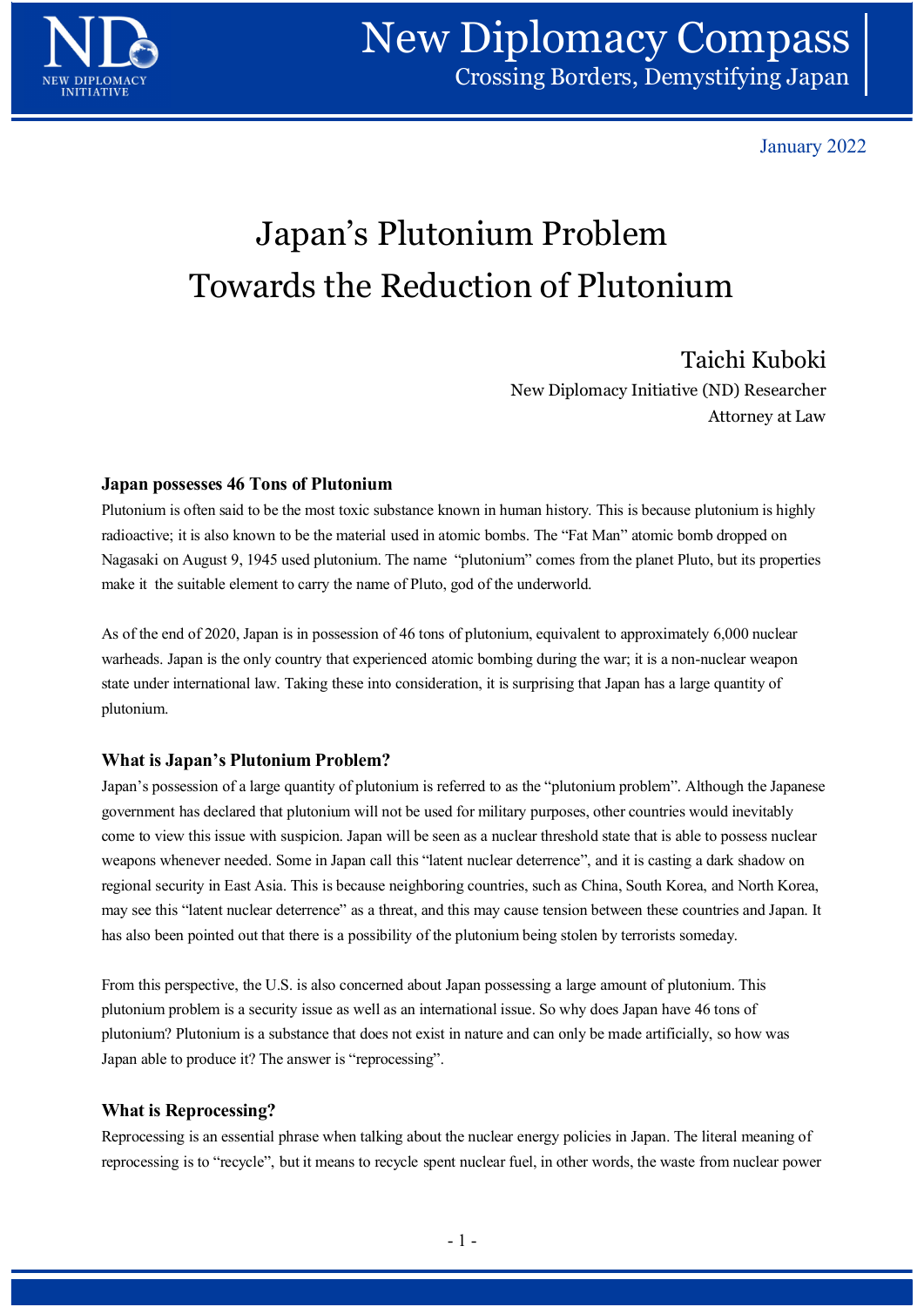plants. Plutonium is said to be reusable; therefore, reprocessing is the technical process of separating and extracting plutonium from spent nuclear fuel. Since the introduction of nuclear power plants in Japan, a policy has been set to reprocess all spent nuclear fuel and extract plutonium. This extracted plutonium is to be used for the nuclear fuel cycle.

The nuclear fuel cycle is the mechanism of using the plutonium, extracted from the spent nuclear fuel through reprocessing, as fuel for a special type of nuclear reactor called the fast breeder reactor. Through this process, the amount of plutonium is increased and can be used in this cycle repeatedly. The nuclear fuel cycle is a "dream plan", because the more it is used, the more fuel is produced. This "dream plan" has been present since the introduction of nuclear power plants in Japan; therefore, Japan's nuclear energy policies are based on the nuclear fuel cycle. According to its advocates, this cycle makes it possible to reuse uranium fuel to generate semi-permanent energy. Additionally, reusing the fuel could also be the solution for a problem faced by Japan, one of the world's most volcanic countries, regarding where to dispose of the spent nuclear fuel. However, this will not solve all the nuclear waste problems as there is still the issue of where to dispose of the high-level waste produced by reprocessing. The nuclear fuel cycle is the mechanism of using the plutonium, extracted from the spent nuclear fuel through preprocessing, as fuel for a special type of nuclear reactor called the fast breeder reactor. Through this proce The nuclear fuel cycle is the mechanism of using the plutonium, extracted from the spent nuclear fuel through transpag, as fuel for a special type of nuclear fractor called the fast breader reactor. Through this process, t reprocessing, as fuel for a special type of muclear reactor called the fast broeder reactor. Through this process, the amount of plutonium is increased and can be used in this cycle repeated. The muclear fuel cycle is a "d

This "dream plan" for a nuclear fuel cycle remains a dream and there is no prospect of when it will be achieved. Japan's fast breeder reactor, Monju, was decommissioned in 2016 after repeated accidents and a record of using more electricity than the amount produced. If fast breeder reactors are not viable, the nuclear fuel cycle will not function. Therefore, the plutonium extracted from reprocessing accumulates without being consumed.

generate power using uranium fuel). Because the total amount of plutonium consumed in the last five years is only about 1.7 tons, Japan has now accumulated approximately 46 tons of plutonium.

### Current Situation of Nuclear Reprocessing in Japan

After the fast breeder reactor, Monju, was decommissioned, the plan for the fast-breeder demonstration reactor ASTRID, which was Japan's last hope for the nuclear fuel cycle, was terminated by France, the co-developer, waste problems as there is still the issue of where to dispose of the high-level waste produced by reprocessing.<br>This "dream plan" for a nuclear fuel cycle remains a dream and there is no prospect of when it will be achiev currently under construction, began its construction in 1993 and was expected to finish test runs and start operating by February 2009. However, due to numerous problems, as of July 2020, the completion date has been postponed 25 times. Exerts are framework and the co-developer, the co-developer, and exerts are free co-developer, be Reprocessing Plant in Aomori Prefecture, which is 993 and was expected to finish test runs and start operating is, as of Jul

According to the Nuclear Reprocessing Organization of Japan, the cost of the nuclear fuel recycle project, including the total operating cost for a uranium-plutonium mixed fuel (MOX) plant, is a staggering 16.87 trillion yen. These expenses will be paid through electricity bills by consumers.

It can be said that the nuclear fuel cycle and the reprocessing policies to achieve it have completely failed. However, in July 2020, the Nuclear Regulation Authority stated that the safety measure policies for the Rokkasho Reprocessing Plant comply with the new regulatory standards and that it passed the prerequisite for generating the